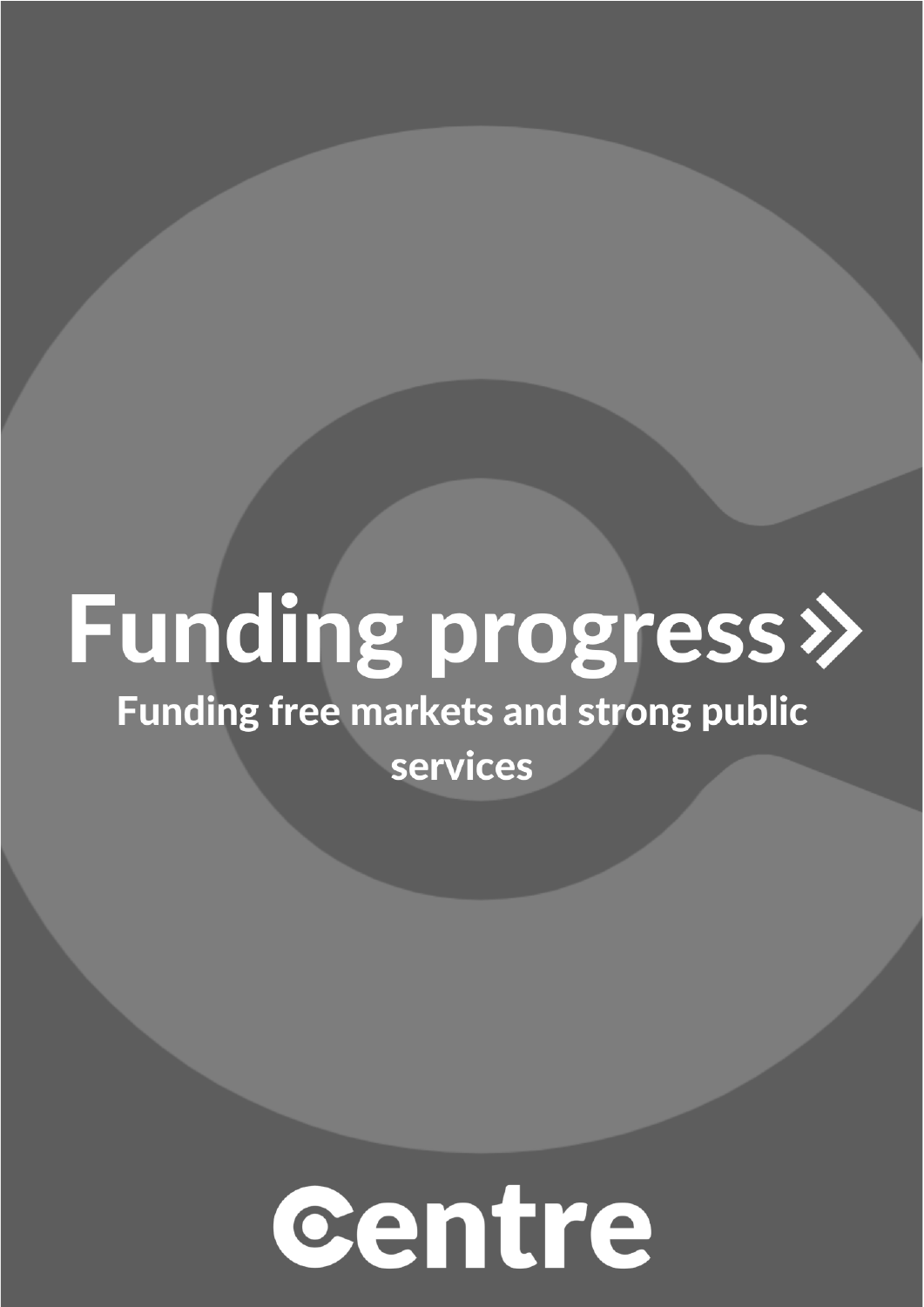### About Centre:

Centre is both a Think Tank and a Pressure Group. Our role as a pressure group involves focusing on certain issues that we feel need attention and promoting different causes. We also act as a Think Tank and publish papers exploring different subjects in more depth. By doing this we hope to inform the public more on the different options available and to generate new policy ideas. Centre is also a registered company; its company number is 12406687 and it is registered as [CENTRETHINKTANKLTD.](https://beta.companieshouse.gov.uk/company/12406687)

Registered office address: 20-22 Wenlock Road, London, England, N1 7GU

# centre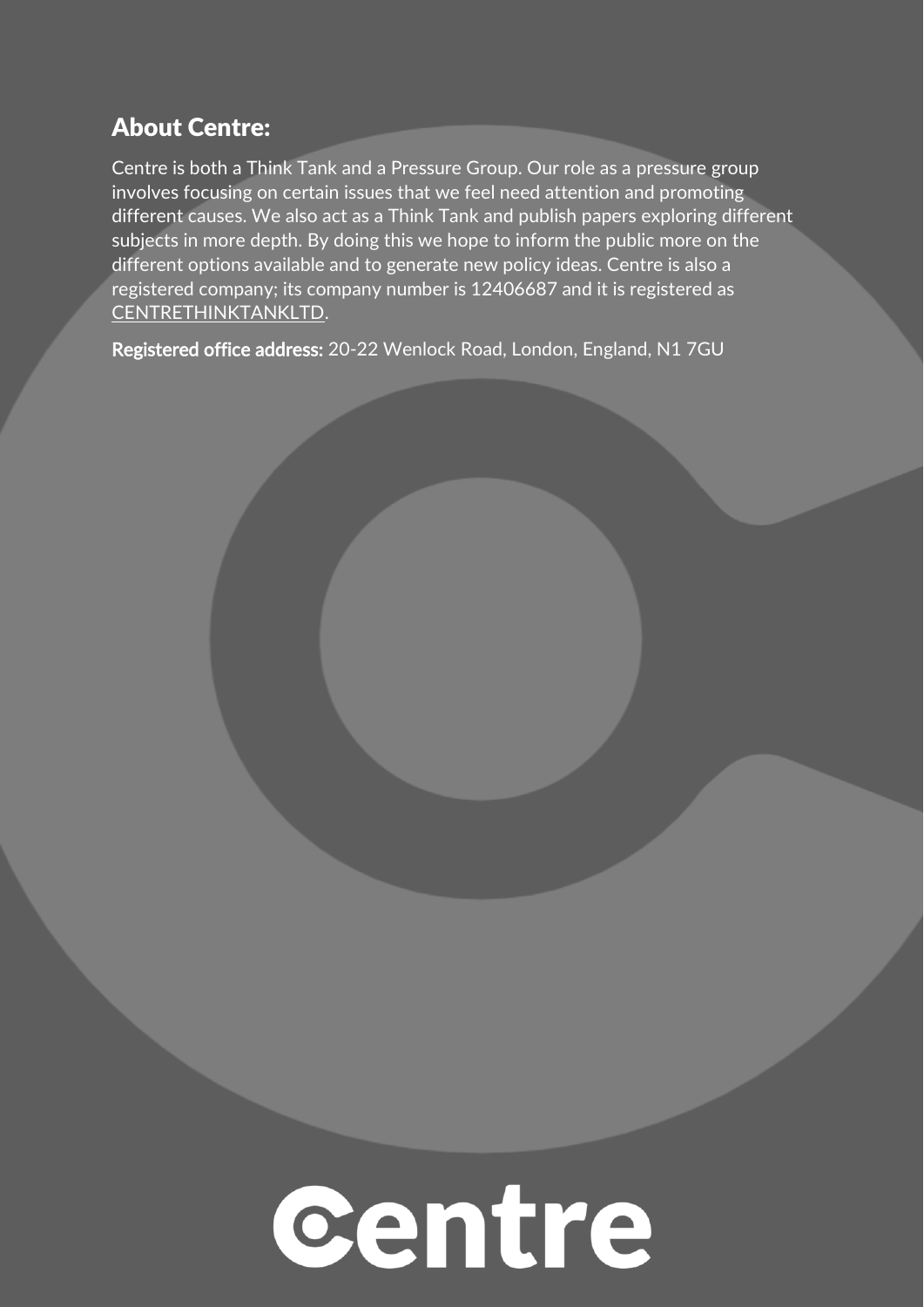This document sets out some rough costs for both the policies we propose and some tax changes that could be used to generate extra money. Given that we have not yet factored in increased revenue from a Land Value Tax the current spending is almost the same as the extra income.

There are a few points to remember before reading these costings:

- We try to provide links where there are costings available but most of these costings are rough workings.
- The reason we have released this document at such an early stage is to accompany our main vision document. It will help us to bring the spending ideas in that document in line with the taxes we would support changing.

### Spending per year:

Education spending (all policies are England only unless specified:

- Increased technology in schools costing £1 billion per year.
- Grants for schools offering GCSE's on arts and technology subjects max cost of £2 billion per year.
- Abolish tuition fees and reintroduce maintenance loans will cost  $E_6$  billion per [year.](https://ifs.org.uk/publications/14369)

Not yet calculated:

- Free master's degrees for people going into teaching.
- Free vocational courses UK.
- Larger loans for masters so they cover the full cost of the course.
- Higher funding for lifelong learning (how much).

Uncertain costs:

- Offer to purchase the land and buildings owned by government funded faith Schools which depends on take up.
- Replacing funding that was provided by trusts, religious groups or sponsors in schools.

Economy spending (UK wide unless stated):

Not yet calculated:

- National sovereign wealth fund with the percentage decided based on economic conditions.
- Exempting business with below £60,000 in profits.
- End the backdated IR35 (loan charge) tax.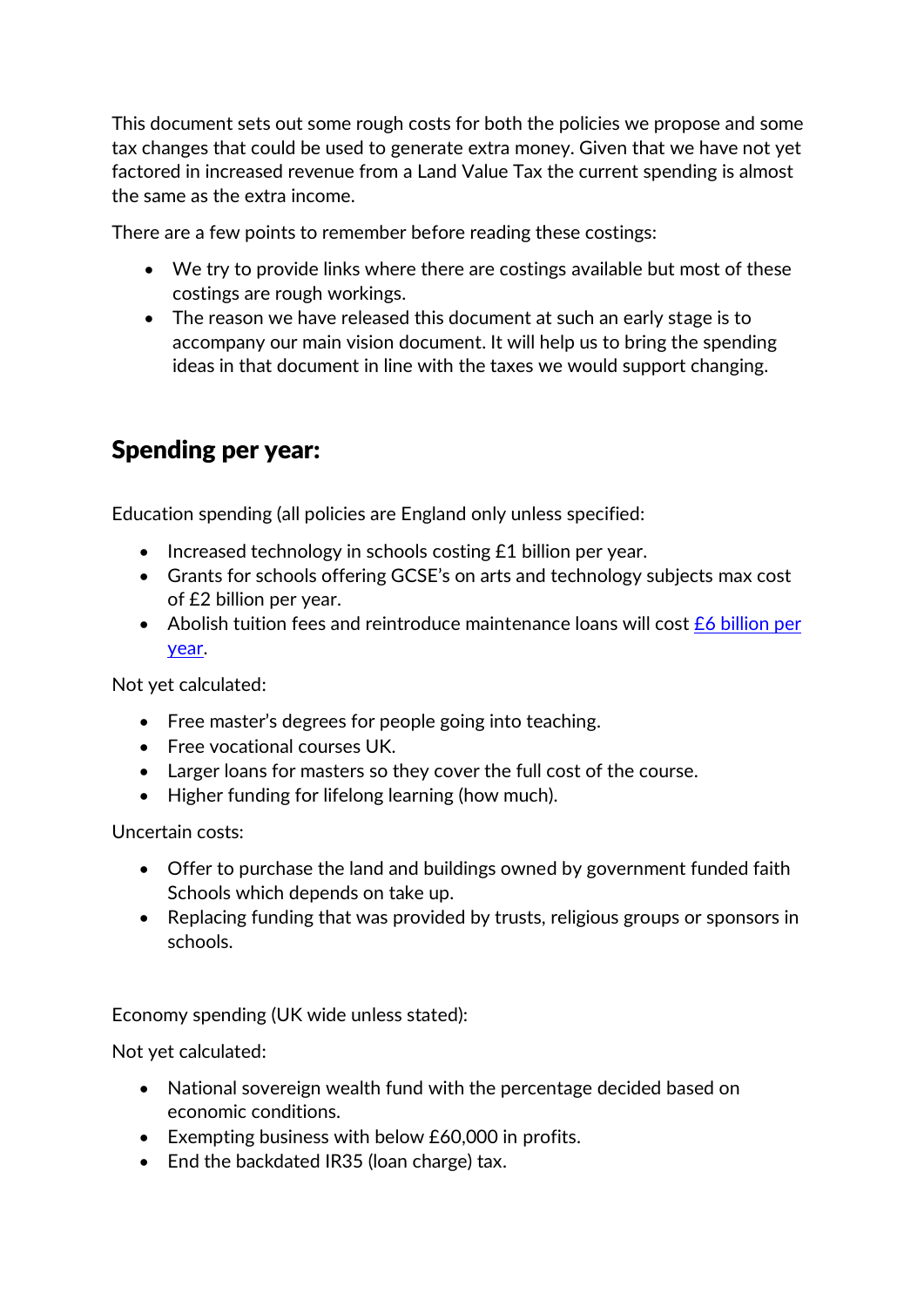Health (England only unless stated).

- (UK wide) Update NHS patient record storage with either a single UK wide system or multiple systems. £2 billion per year.
- Free social care will cost [£5 billion.](https://www.ippr.org/files/2021-03/state-of-health-and-care-mar21.pdf)
- Better mental health care "[The Strategy Unit have estimated £3](https://www.ippr.org/files/2021-03/state-of-health-and-care-mar21.pdf)–4 billion is [needed](https://www.ippr.org/files/2021-03/state-of-health-and-care-mar21.pdf)".
- A 5% pay rise for all NHS staff which will cost  $£1.7$  billion.
- Abolish prescription fees, [£750 million](https://www.kingsfund.org.uk/blog/2019/09/scrapping-prescription-charges) per year.

Not yet calculated:

- Mental health workers under NHS pay scales.
- CAMHS under the education system.
- Mental health referral units for business with less than 250 staff.
- An NHS Air Ambulance.
- Increase funding for 'back to nursing' courses with full pay.
- (UK wide) A long-term social care fund.

Equality (England only unless specified):

Not yet calculated:

- Provide free sanitary products and contraceptives.
- Cap the cost of childcare.
- Increase the quality and number of gender identity clinics.

Transport (England only unless specified):

- Publicly owned railways will cost almost nothing as we simply have to wait for the franchises to end.
- (UK wide) Invest in rail infrastructure across the UK £4 billion per year.

Not yet calculated:

• Invest in roads.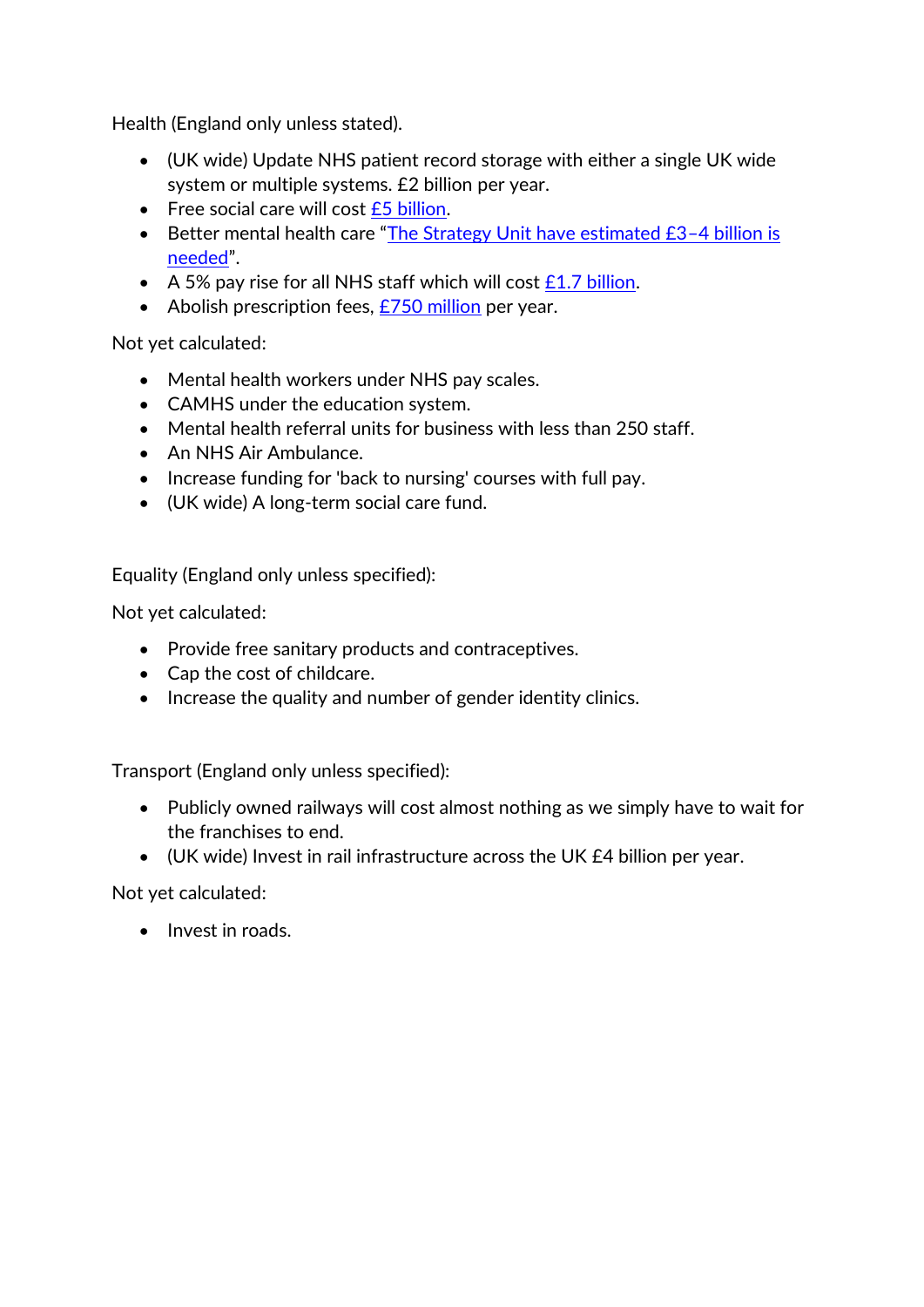#### Social security (UK wide):

Not yet calculated:

- A Guaranteed Minimum Income varies depending on the poverty level at the time and the unemployment rate or how many people are on low incomes. Therefore, the aim would be to make it revenue neutral with the administration savings of attaching payment to the tax system.
- Top-up systems including: Parental leave, retirement top-up, Carers top-up, Bereavement top-up, Disability top-up, Child support top-up.

#### Justice (England and Wales):

Not yet calculated:

- Larger prisons with single cells for each inmate.
- Increase Legal Aid Funds. This would involve reversing the cuts in legal aid that have taken place since 2010. This would be alongside reinstating help for cases involving family law and other areas that are no longer covered by legal aid.
- All Prisons Should be Publicly Run.

Foreign Affairs (UK wide):

- Our foreign aid budget Should be 1% of Gross National Income. If we look at the 2018 [figures](https://fullfact.org/economy/uk-spending-foreign-aid/) from before the pandemic then this would be an extra £6 billion although this may be higher depending on the economy at the time.
- Meet our NATO spending commitments means keeping current expenditure.

Housing (Only affects England unless specified):

• Expand the help to buy scheme.

Culture media and sport (UK wide unless specified):

• Scrapping the BBC licence fee was  $E$ 3.7bn in 2019.

Community (Only affects England unless specified):

• New or expanded community hubs.

Total: £36.45 billion a year.